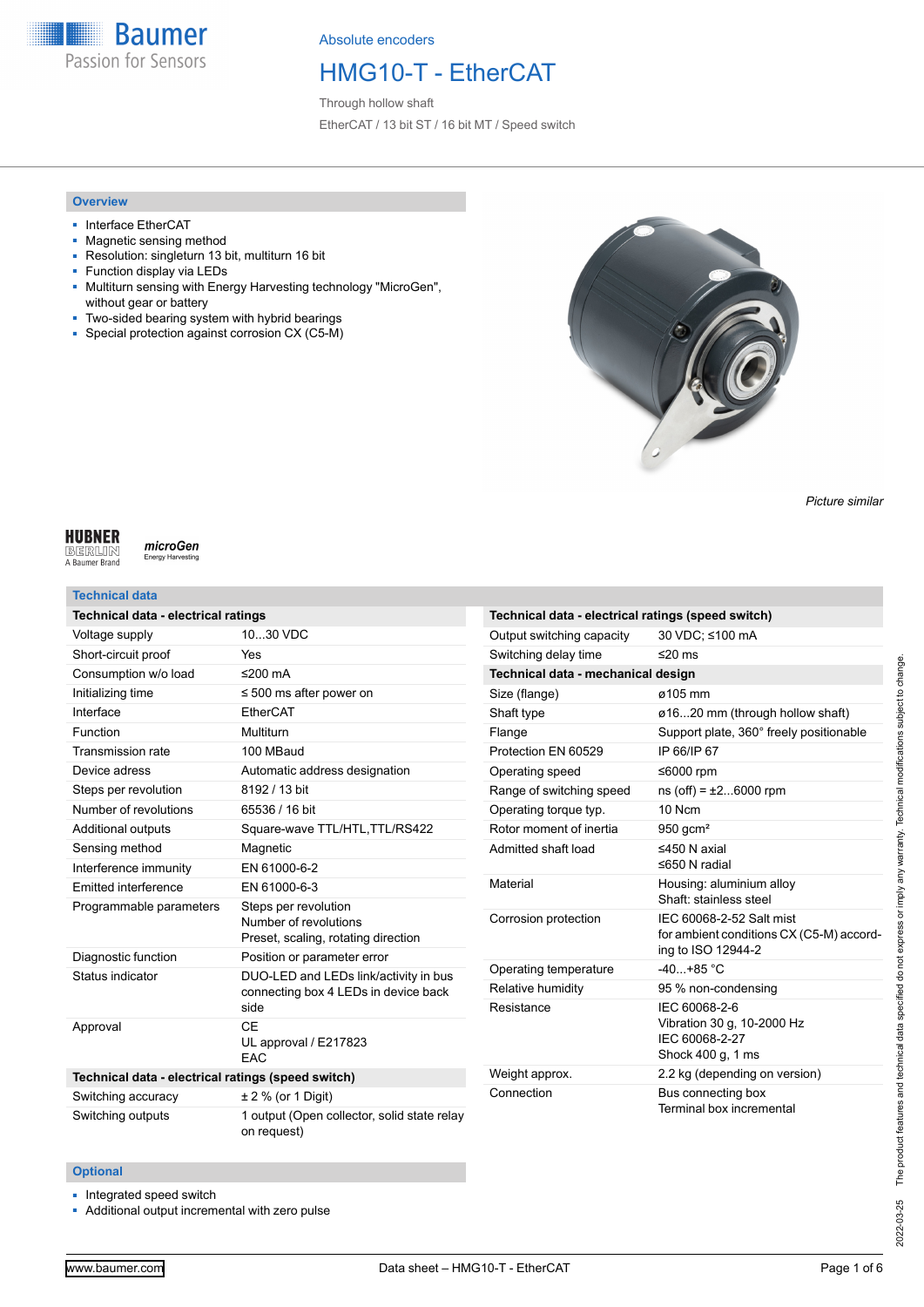

### HMG10-T - EtherCAT

Through hollow shaft EtherCAT / 13 bit ST / 16 bit MT / Speed switch

### **Terminal assignment**

### **View A1** *(see dimension)*

View into connector bus "voltage supply"



Connector M12 (male) 4-pin, A-coded

| Pin | Connection |
|-----|------------|
|     | UB         |
|     | dnu        |
| 3   | <b>GND</b> |
|     | dnu        |

### **View A2 and A3** *(see dimension)*

View into connector bus "data transmission"



Connector M12 (female) 4-pin, D-coded

| Pin | Connection |
|-----|------------|
|     | $TxD+$     |
|     | $RxD+$     |
| 3   | TxD-       |
|     | $RxD-$     |

### **View B** *(see dimension)*

Connecting terminal terminal box Speed switch /

additional output II (HTL, TTL)

\* Assignment depends on encoder version



| <b>Terminal significance</b> |                                                |
|------------------------------|------------------------------------------------|
| <b>Bus interface</b>         |                                                |
| Connection                   | Description                                    |
| GND                          | Ground for UB                                  |
| UB                           | Voltage supply 1030 VDC                        |
| TxD+                         | Transmission data+                             |
| TxD-                         | Transmission data-                             |
| $RxD+$                       | Receiving data+                                |
| $RxD-$                       | Receiving data-                                |
| dnu                          | Do not use                                     |
|                              |                                                |
| Uh                           | Voltage supply                                 |
| 0V                           | Ground                                         |
| A+                           | Output signal channel 1                        |
| $A-$                         | Output signal channel 1 inverted               |
| $B+$                         | Output signal channel 2                        |
|                              | (offset by 90° to channel 1)                   |
| $B -$                        | Output signal channel 2 inverted               |
| R+                           | Zero pulse (reference signal)                  |
| $R-$                         | Zero pulse inverted                            |
| nF+                          | System OK+ / error output                      |
| nF-                          | System OK- / error output inverted             |
| $SP+$                        | DSL OUT1 / speed switch                        |
|                              | (open collector, solid state relay on request) |
| $SP-$                        | DSL OUT2 / speed switch                        |
|                              | (0V, solid state relay on request)             |
| dnu                          | Do not use                                     |
|                              |                                                |

### **EtherCAT features**

| Bus protocol    | EtherCAT                                                                                                                                                                                                                                                                      |
|-----------------|-------------------------------------------------------------------------------------------------------------------------------------------------------------------------------------------------------------------------------------------------------------------------------|
| Device profile  | CoE (CANopen over EtherCAT) DSP406                                                                                                                                                                                                                                            |
| Features        | 100 MBaud Ethernet<br>Automatic address designation<br>ш<br>Distributed clock for precise synchronization.<br>п<br>Optional device configuration as "Reference<br>Clock"<br>■ Factory setting 10 byte PDO, configurable<br>4 byte PDO / 2 byte PDO for shorter cycle<br>times |
| Process data    | Position value, Warnings, System time                                                                                                                                                                                                                                         |
| Cycle times     | Depending on sensor type, enabled scaling<br>functionality and length of PDO. Minimum<br>cycle time: $62.5 \text{ }\mu\text{s}$                                                                                                                                               |
| Synchronization | 0x00 Free Run, not synchronized<br>0x03 Distributed clocks DC, synchronized<br>with SYNCO/SYNC1 Event                                                                                                                                                                         |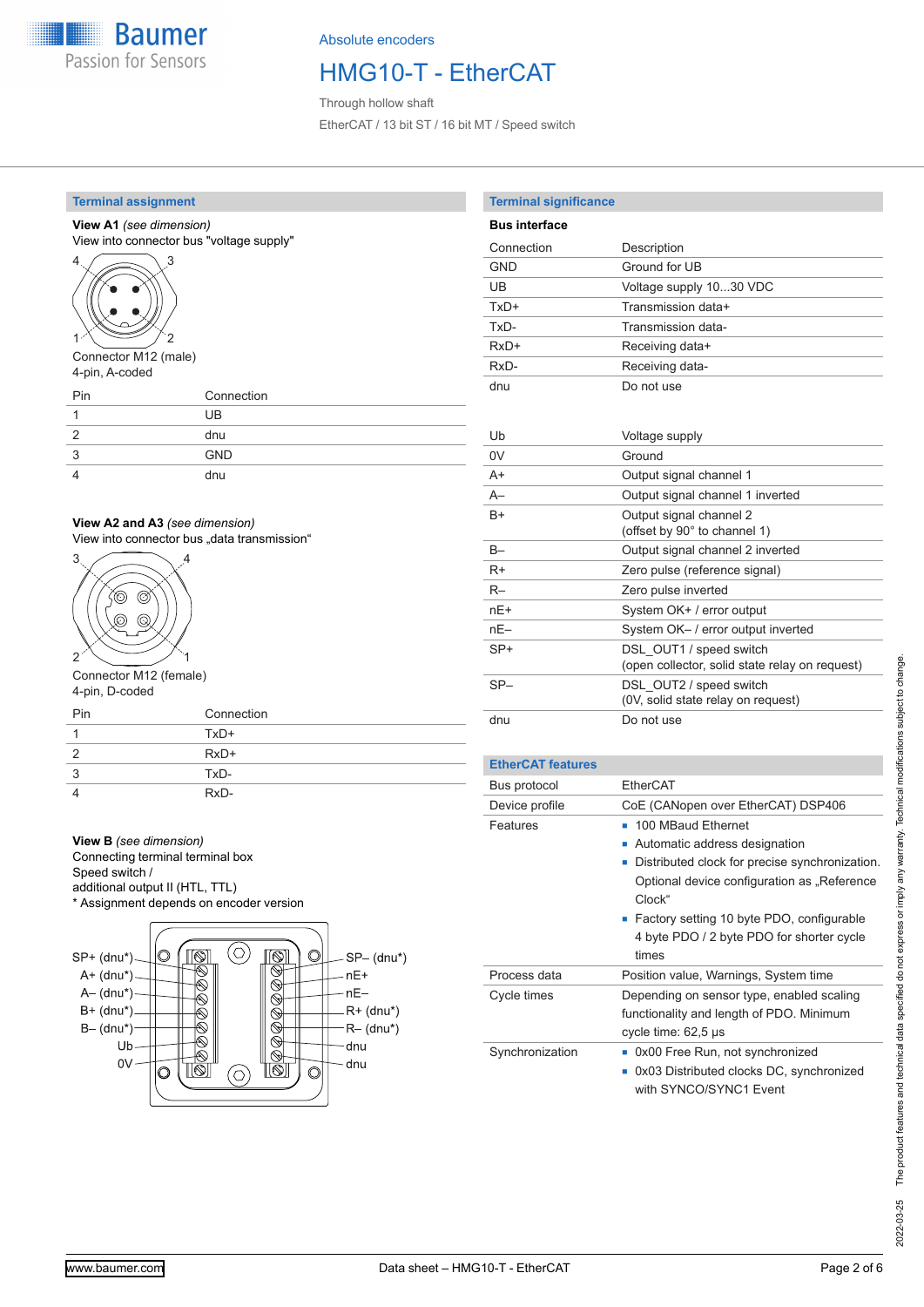

## HMG10-T - EtherCAT

Through hollow shaft EtherCAT / 13 bit ST / 16 bit MT / Speed switch

### **Output signals**







### **Trigger level**

#### **Incremental HTL/TTL**

#### Electrically isolated:

The output TTL/HTL (Vin = Vout) at the additional output II is electrically isolated and requires a separate power supply.

| <b>Trigger level</b> | <b>TTL/RS422</b>                                 |
|----------------------|--------------------------------------------------|
| High / Low           | ≥2.5 V / ≤0.5 V                                  |
| Transmission length  | ≤550 m @ 100 kHz                                 |
| Output frequency     | ≤600 kHz                                         |
| <b>Trigger level</b> | <b>TTL/HTL (Vin = Vout)</b>                      |
| High / Low           | ≥2.5 V / ≤0.5 V (TTL)<br>≥Ub -3 V / ≤1.5 V (HTL) |
| Transmission length  | ≤550 m @ 100 kHz (TTL)<br>≤350 m @ 100 kHz (HTL) |
| Output frequency     | ≤600 kHz (TTL); ≤350 kHz (HTL)                   |

| n             | Speed                                                                                 |
|---------------|---------------------------------------------------------------------------------------|
| +ns (off)     | Switch-off speed at shaft rotation in positive<br>rotating direction (see dimension). |
| -ns (off)     | Switch-off speed at shaft rotation in negative<br>rotating direction (see dimension). |
|               | Switching hysteresis $\mathbb{J}$ : 10100 %<br>(factory setting = 10 % min. 1 Digit)  |
| $+ns($ on $)$ | Switch-on speed at shaft rotation in positive<br>rotating direction (see dimension).  |
| $-ns($ on $)$ | Switch-on speed at shaft rotation in negative<br>rotating direction (see dimension).  |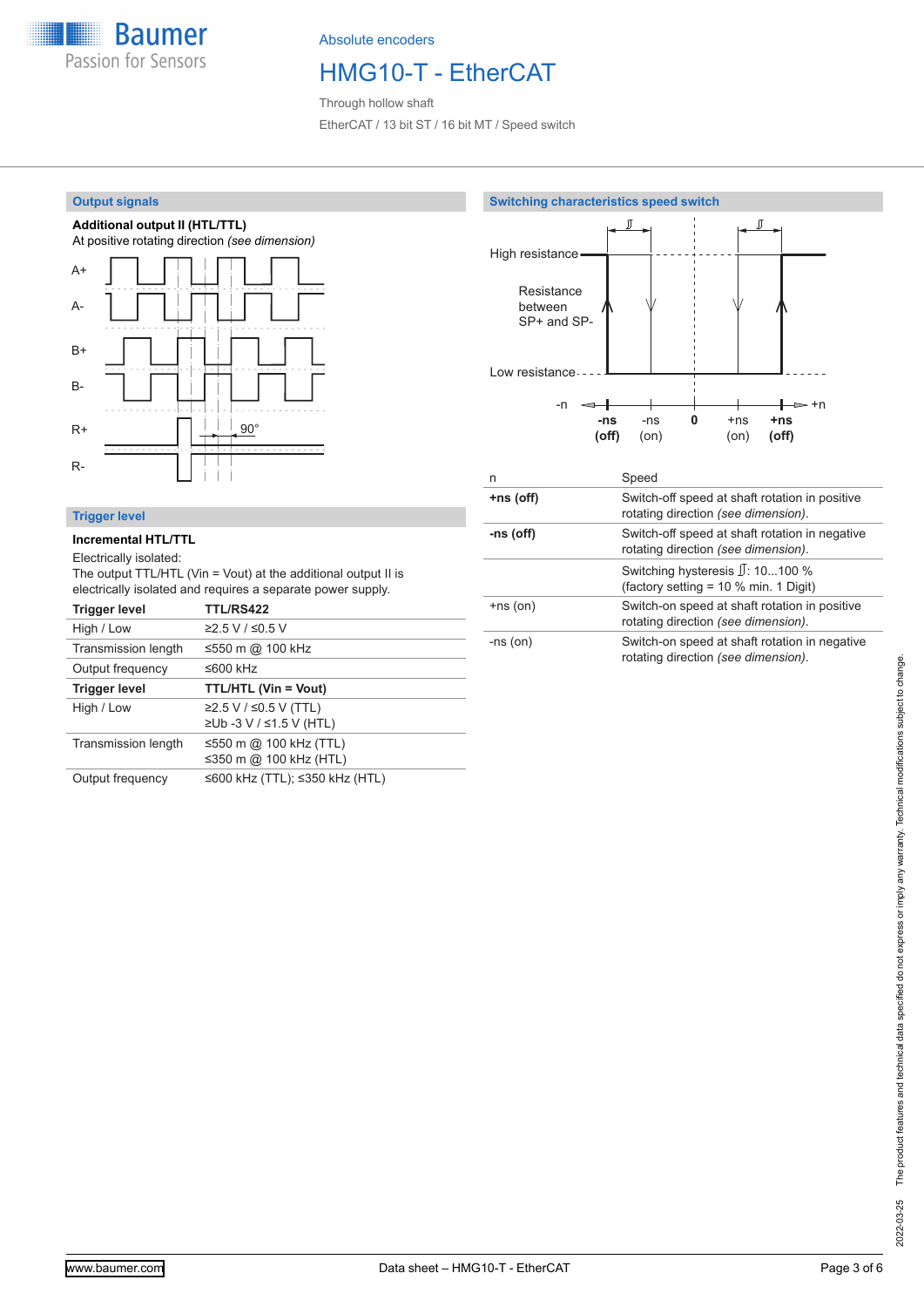

# HMG10-T - EtherCAT

Through hollow shaft EtherCAT / 13 bit ST / 16 bit MT / Speed switch



Through hollow shaft with terminal box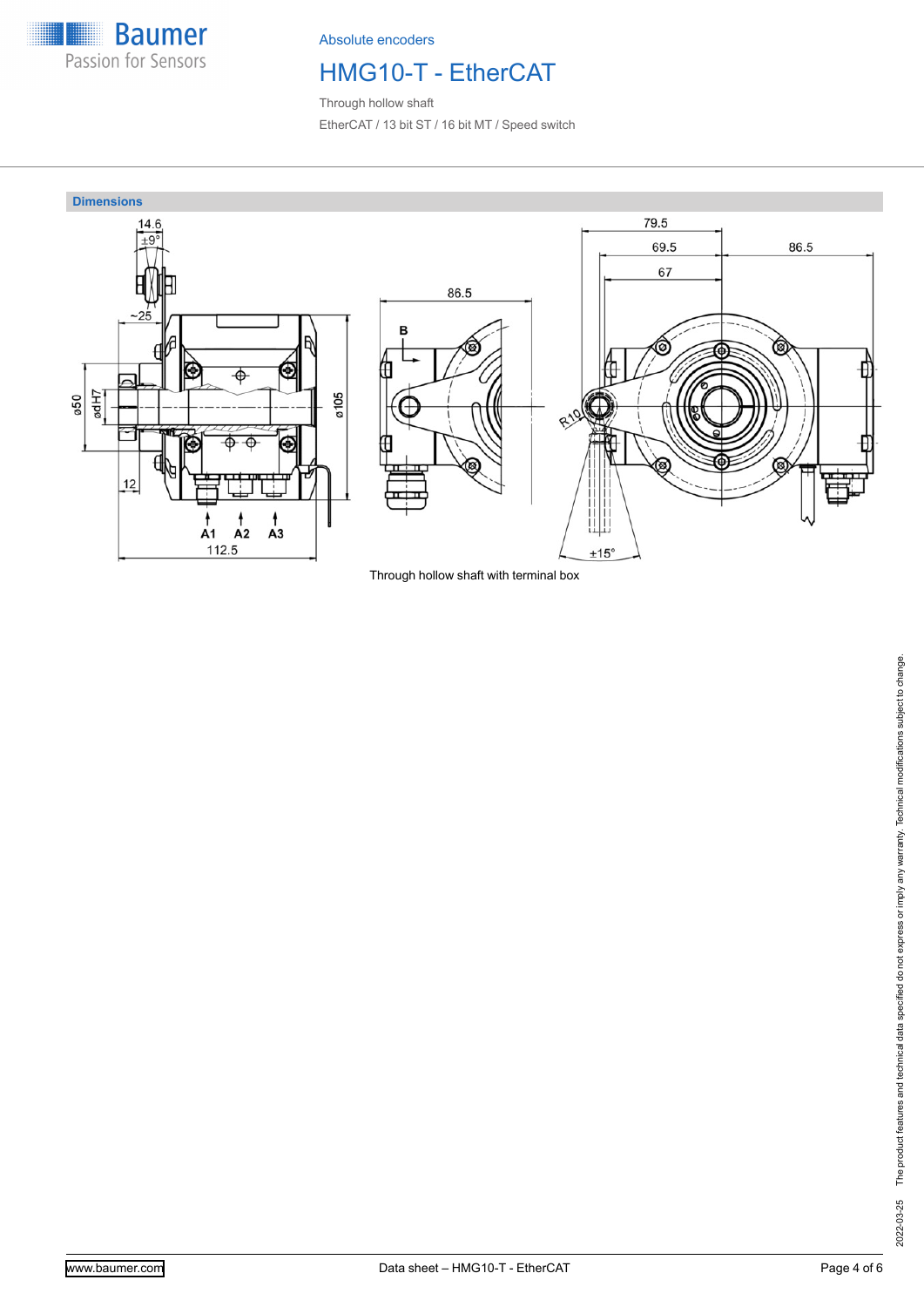

### HMG10-T - EtherCAT

Through hollow shaft EtherCAT / 13 bit ST / 16 bit MT / Speed switch

### **Ordering reference**

|                                                                                                   | <b>HMG10 #</b> |   |   | T H # |   | # |   | # EC | $\mathbf{3}$ | # | $\bf{0}$    |   |                |   |
|---------------------------------------------------------------------------------------------------|----------------|---|---|-------|---|---|---|------|--------------|---|-------------|---|----------------|---|
| <b>Product</b>                                                                                    |                |   |   |       |   |   |   |      |              |   |             |   |                |   |
| Absolute encoder                                                                                  | HMG10          |   |   |       |   |   |   |      |              |   |             |   |                |   |
| Digital speed switch                                                                              |                |   |   |       |   |   |   |      |              |   |             |   |                |   |
| Without                                                                                           |                |   |   |       |   |   |   |      |              |   |             |   |                |   |
| With                                                                                              |                | D |   |       |   |   |   |      |              |   |             |   |                |   |
| <b>Shaft type</b>                                                                                 |                |   |   |       |   |   |   |      |              |   |             |   |                |   |
| Through hollow shaft                                                                              |                |   | T |       |   |   |   |      |              |   |             |   |                |   |
| Flange (Hollow shaft)                                                                             |                |   |   |       |   |   |   |      |              |   |             |   |                |   |
| Support (Support plate) for torque arm, hybrid bearings                                           |                |   |   | H     |   |   |   |      |              |   |             |   |                |   |
| <b>Protection class</b>                                                                           |                |   |   |       |   |   |   |      |              |   |             |   |                |   |
| IP 66 and IP 67, optimized for dusty, abrassive environment                                       |                |   |   |       | D |   |   |      |              |   |             |   |                |   |
| IP 66 and IP 67, optimized for oily, wet environment                                              |                |   |   |       | L |   |   |      |              |   |             |   |                |   |
| Through hollow shaft                                                                              |                |   |   |       |   |   |   |      |              |   |             |   |                |   |
| Ø16 mm, clamping ring, A end                                                                      |                |   |   |       |   | С |   |      |              |   |             |   |                |   |
| Ø20 mm, clamping ring, A end                                                                      |                |   |   |       |   | F |   |      |              |   |             |   |                |   |
| Ø16 mm, keyway                                                                                    |                |   |   |       |   | P |   |      |              |   |             |   |                |   |
| <b>Connection</b>                                                                                 |                |   |   |       |   |   |   |      |              |   |             |   |                |   |
| Bus connecting box with 3 connectors M12, radial                                                  |                |   |   |       |   |   | 3 |      |              |   |             |   |                |   |
| Bus connecting box with 3 connectors M12, radial +<br>terminal box with 1 cable gland M20, radial |                |   |   |       |   |   | G |      |              |   |             |   |                |   |
| Supply voltage (field bus)                                                                        |                |   |   |       |   |   |   |      |              |   |             |   |                |   |
| 1030 VDC, EtherCAT                                                                                |                |   |   |       |   |   |   | EC   |              |   |             |   |                |   |
| <b>Resolution singleturn position</b><br>13 Bit                                                   |                |   |   |       |   |   |   |      | 3            |   |             |   |                |   |
| <b>Resolution multiturn position</b>                                                              |                |   |   |       |   |   |   |      |              |   |             |   |                |   |
| No multiturn signal                                                                               |                |   |   |       |   |   |   |      |              | 0 |             |   |                |   |
| 16 Bit                                                                                            |                |   |   |       |   |   |   |      |              | 6 |             |   |                |   |
| <b>Resolution speed</b>                                                                           |                |   |   |       |   |   |   |      |              |   |             |   |                |   |
| No speed signal                                                                                   |                |   |   |       |   |   |   |      |              |   | $\mathbf 0$ |   |                |   |
| <b>Resolution supplement I</b>                                                                    |                |   |   |       |   |   |   |      |              |   |             |   |                |   |
| No additional output I                                                                            |                |   |   |       |   |   |   |      |              |   |             | 0 |                |   |
| <b>Resolution supplement II</b>                                                                   |                |   |   |       |   |   |   |      |              |   |             |   |                |   |
| No additional output II                                                                           |                |   |   |       |   |   |   |      |              |   |             |   | 0              |   |
| 512 ppr TTL/HTL push-pull (Vin=Vout), 6 channels, electrically isolated                           |                |   |   |       |   |   |   |      |              |   |             |   |                |   |
| 512 ppr TTL (RS422), 6 channels                                                                   |                |   |   |       |   |   |   |      |              |   |             |   |                |   |
| 1024 ppr TTL/HTL push-pull (Vin=Vout), 6 channels, electrically isolated                          |                |   |   |       |   |   |   |      |              |   |             |   |                |   |
| 1024 ppr TTL (RS422), 6 channels                                                                  |                |   |   |       |   |   |   |      |              |   |             |   | 6              |   |
| 2048 ppr TTL/HTL push-pull (Vin=Vout), 6 channels, electrically isolated                          |                |   |   |       |   |   |   |      |              |   |             |   | 9              |   |
| 2048 ppr TTL (RS422), 6 channels                                                                  |                |   |   |       |   |   |   |      |              |   |             |   | 4              |   |
| 3072 ppr TTL/HTL push-pull (Vin=Vout), 6 channels, electrically isolated                          |                |   |   |       |   |   |   |      |              |   |             |   | $\overline{7}$ |   |
| 3072 ppr TTL (RS422), 6 channels                                                                  |                |   |   |       |   |   |   |      |              |   |             |   | $\bf 8$        |   |
| 4096 ppr TTL/HTL push-pull (Vin=Vout), 6 channels, electrically isolated                          |                |   |   |       |   |   |   |      |              |   |             |   | Κ              |   |
| 4096 ppr TTL (RS422), 6 channels                                                                  |                |   |   |       |   |   |   |      |              |   |             |   | J              |   |
| 5000 ppr TTL/HTL push-pull (Vin=Vout), 6 channels, electrically isolated                          |                |   |   |       |   |   |   |      |              |   |             |   | G              |   |
| 5000 ppr TTL (RS422), 6 channels                                                                  |                |   |   |       |   |   |   |      |              |   |             |   | Н              |   |
| 8192 ppr TTL/HTL push-pull (Vin=Vout), 6 channels, electrically isolated                          |                |   |   |       |   |   |   |      |              |   |             |   | Q              |   |
| 8192 ppr TTL (RS422), 6 channels                                                                  |                |   |   |       |   |   |   |      |              |   |             |   | P              |   |
| <b>Operating temperature</b>                                                                      |                |   |   |       |   |   |   |      |              |   |             |   |                |   |
| $-40+85$ °C                                                                                       |                |   |   |       |   |   |   |      |              |   |             |   |                | A |
|                                                                                                   |                |   |   |       |   |   |   |      |              |   |             |   |                |   |

(1) Please specify the exact switching speed in addition to the part number (factory setting).